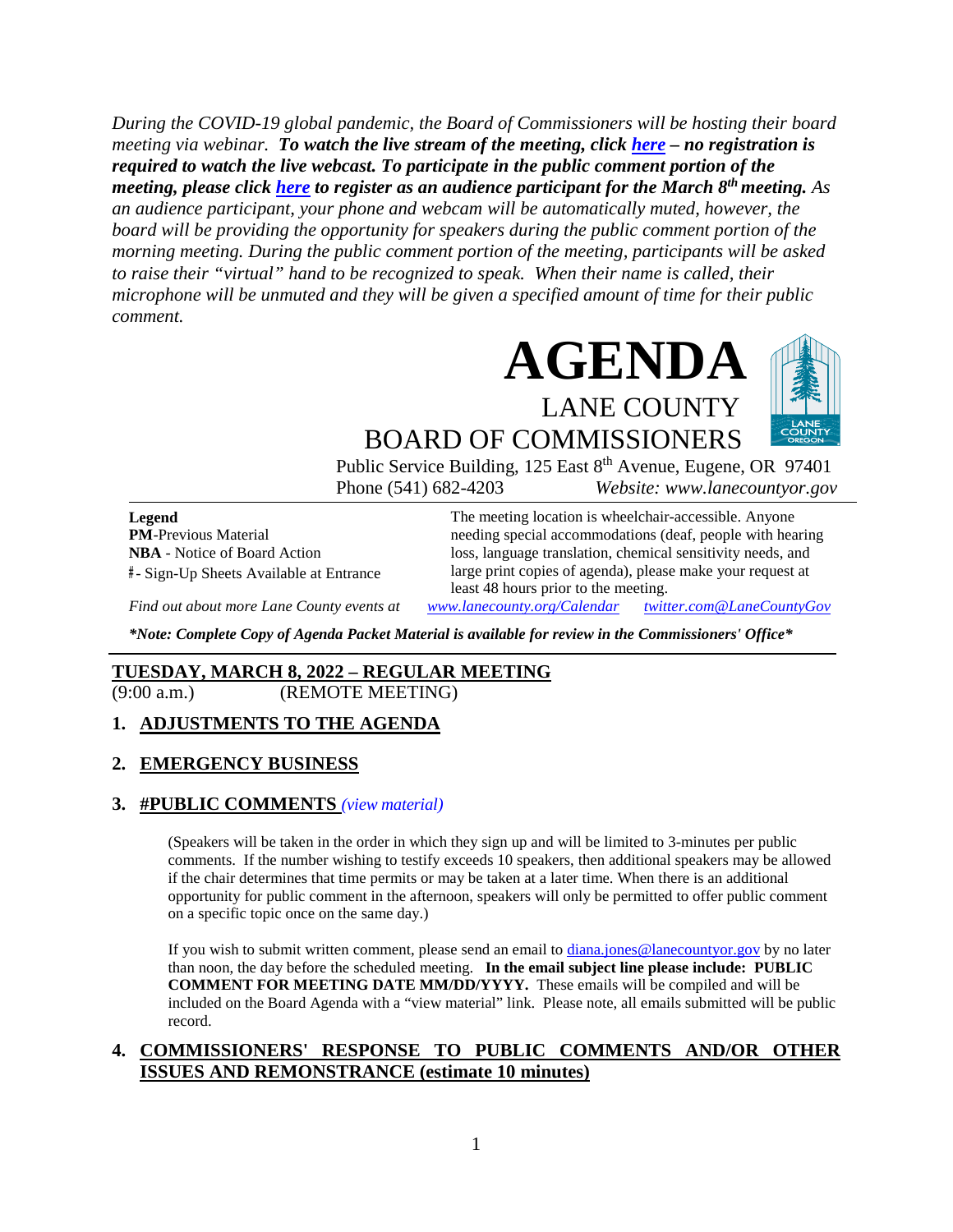# **5. CONSENT CALENDAR**

(All items listed here are considered to be routine by the Board of Commissioners and will be enacted by one motion in the form listed below. There will be no separate discussion of these items. If discussion is desired, that item will be removed from the Consent Calendar and will be considered separately.)

BEGINNING OF CONSENT CALENDAR \* \* \* \* (estimate 2 minutes)

### A. COUNTY ADMINISTRATION

- Approval of minutes: 3/1/2022 *(view [material\)](http://www.lanecountyor.gov/UserFiles/Servers/Server_3585797/File/Government/BCC/2022/2022_AGENDAS/030822agenda/T.5.A.1.pdf)*
- ORDER 22-03-08-01/ In the Matter of Reappointing Dawn Lesley to the Lane County Budget Committee for District 5 (East Lane) for the Term of January 1, 2022 to December 31, 2024. (Christine Moody, Budget & Financial Planning Manager) *(view [material\)](http://www.lanecountyor.gov/UserFiles/Servers/Server_3585797/File/Government/BCC/2022/2022_AGENDAS/030822agenda/T.5.A.2.pdf)*

#### B. COUNTY COUNSEL

- ORDER 22-03-08-02/ In the Matter of Adopting Lane Manual Chapter 55 Relating to Unmanned Aircraft Systems (Drones). (James Chaney, Assistant County Counsel) *(view [material\)](http://www.lanecountyor.gov/UserFiles/Servers/Server_3585797/File/Government/BCC/2022/2022_AGENDAS/030822agenda/T.5.B.1.pdf)*
- 2) ORDER 22-03-08-03/ In the Matter of Adopting Changes to Lane Manual Chapter 20 to Update the County Rules for Public Contracting. (James Chaney, Assistant County Counsel) *(view [material\)](http://www.lanecountyor.gov/UserFiles/Servers/Server_3585797/File/Government/BCC/2022/2022_AGENDAS/030822agenda/T.5.B.2.pdf)*

#### C. HEALTH & HUMAN SERVICES

- ORDER 22-03-08-04/ In the Matter of Appointing One Member to the Mental Health Advisory/Local Alcohol and Drug Planning Committee. (Eve Gray, Director) *(view [material\)](http://www.lanecountyor.gov/UserFiles/Servers/Server_3585797/File/Government/BCC/2022/2022_AGENDAS/030822agenda/T.5.C.1.pdf)*
- ORDER 22-03-08-05/ In the Matter of Making a Sole Source Determination for Selection of White Bird Clinic to Provide City of Eugene Street Outreach Services and Delegating Authority to the County Administrator to Execute the Determination and Contract with the Sole Source Provider. (Eve Gray, Director) *(view [material\)](http://www.lanecountyor.gov/UserFiles/Servers/Server_3585797/File/Government/BCC/2022/2022_AGENDAS/030822agenda/T.5.C.2.pdf)*
- D. PUBLIC WORKS
	- ORDER 22-03-08-06/ In the Matter of Approving the Purchase of Land Adjacent to the Cottage Grove Transfer Station and delegating Authority to the County Administrator to Execute All Documents Require for the Purchase of this Property. (Jeff Orlandini, Waste Division Manager) *(view [material\)](http://www.lanecountyor.gov/UserFiles/Servers/Server_3585797/File/Government/BCC/2022/2022_AGENDAS/030822agenda/T.5.D.1.pdf)*
- E. SHERIFF'S OFFICE
	- 1) ORDER 22-03-08-07/ In the Matter of Extending a Contract with Global Tel\*Link Corporation (GTL) and Adding \$64,000 for Complimentary Voice and Video Calls for Adults in Custody During the COVID-19 Pandemic and Delegating Authority to the County Administrator to Sign the Amendment. (Lt. Jason Moore) *(view [material\)](http://www.lanecountyor.gov/UserFiles/Servers/Server_3585797/File/Government/BCC/2022/2022_AGENDAS/030822agenda/T.5.E.1.pdf)*

END OF CONSENT CALENDAR \* \* \* \*